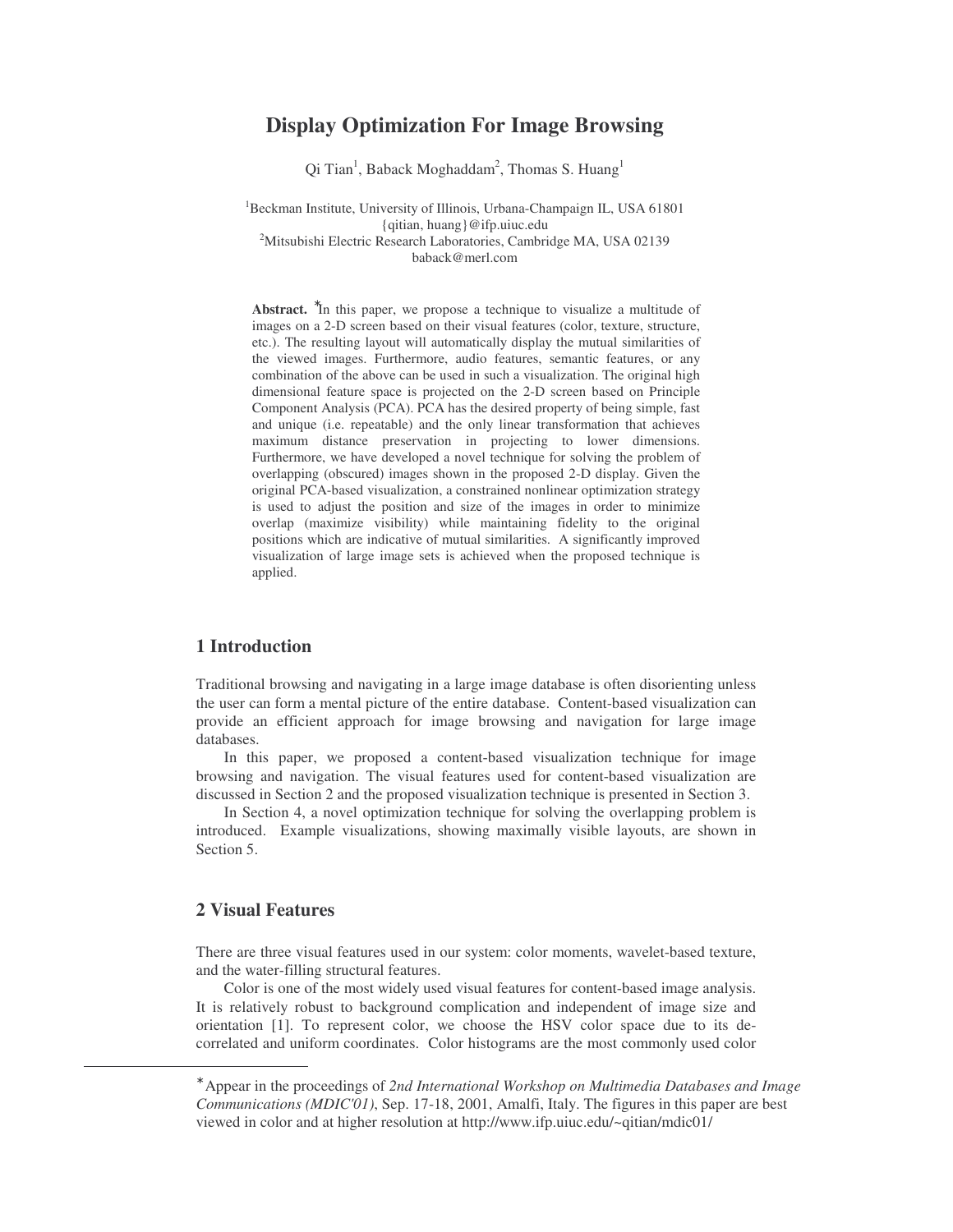feature representation. While histograms are useful because they are relatively insensitive to position and orientation changes, they do not capture spatial relationship of color regions and thus, they have limited discriminanting power. Stricker and Orengo [2] showed that characterizing a 1-D color distribution with the first three moments is more robust and more efficient than working with color histograms. The mathematical foundation of this representation is that if we interpret the color distribution of an image as a probability distribution, then the color distribution can be uniquely characterized by its moments. Therefore, a 9-dimensional color feature vector (3 moments for each color channel, HSV) is extracted and stored from every image in the database.

Texture refers to the visual pattern with properties of homogeneity that do not result from the presence of a single color or intensity [3]. It contains important information about the structural arrangement of surfaces and their relationship to the surrounding environment. To represent texture, we used the wavelet texture representation proposed by Smith and Chang in [4]. Specifically, we feed an image into a wavelet filter bank and decompose the image into three wavelet levels, thus having 10 subbands. Each subband captures the feature of some scale and orientation of the original image. For each subband, the standard deviation of the wavelet coefficient is extracted. Therefore, a 10 dimensional texture feature vector is extracted for each image in the database.

Structure is a feature between texture and shape. It is more general than texture or shape in that it requires neither uniform texture region nor a closed shape contour. In this paper, we used so-called *water-filling* structural feature [5]. For water-filling structural feature, we use a suitable edge detector and extract eighteen (18) elements from the edge maps, including *max fill time, max fork count, etc.* For a complete description of this structural feature vector, interested readers are referred to [5].

### **3 Content-Based Visualization**

One of our central focuses is augmenting a user's perception in order to grasp a large information space that cannot be perceived by traditional image browsing methods, e.g., images are either randomly displayed or tile-based displayed. In this section, we propose a technique that visualizes the mutual similarities of a set of images on the 2-D screen based on visual features. We believe having an idea of the "context" of the current query can suggest where to go next in image browsing and navigation because the user can form a mental picture of the entire database [6].

In our experiments, the 37 visual features (9 color moments, 10 wavelet moments and 18 water-filling features) are pre-extracted from the image databases and stored off-line. The 37 visual features are formed into a single feature vector and projected to the 2D space based on Principle Component Analysis (PCA) [7]. PCA is a very fast linear transformation that achieves the maximum distance preservation when projecting from high to low dimensional feature spaces. The PCA layout is denoted as a "PCA Splat". The mutual distance between image locations respects their visual similarity, thus forming visual groupings of image clusters.

Figure 1 (a) shows an example of PCA Splat for 25 images from a natural image database. Traditional displays, e.g., random display and tile-based display are shown Figure 1(b) and (c), respectively. Clearly similar images are close to each other in a PCA

Splat. PCA Splat also conveys information about all  $\begin{bmatrix} n \\ 2 \end{bmatrix}$ - $\backslash$  $\mathsf{I}$ l ſ 2  $\binom{n}{k}$  similarities between images

while traditional displays (like tile-based rank-ordered browsers) cannot provide such  $2<sup>nd</sup>$ order information.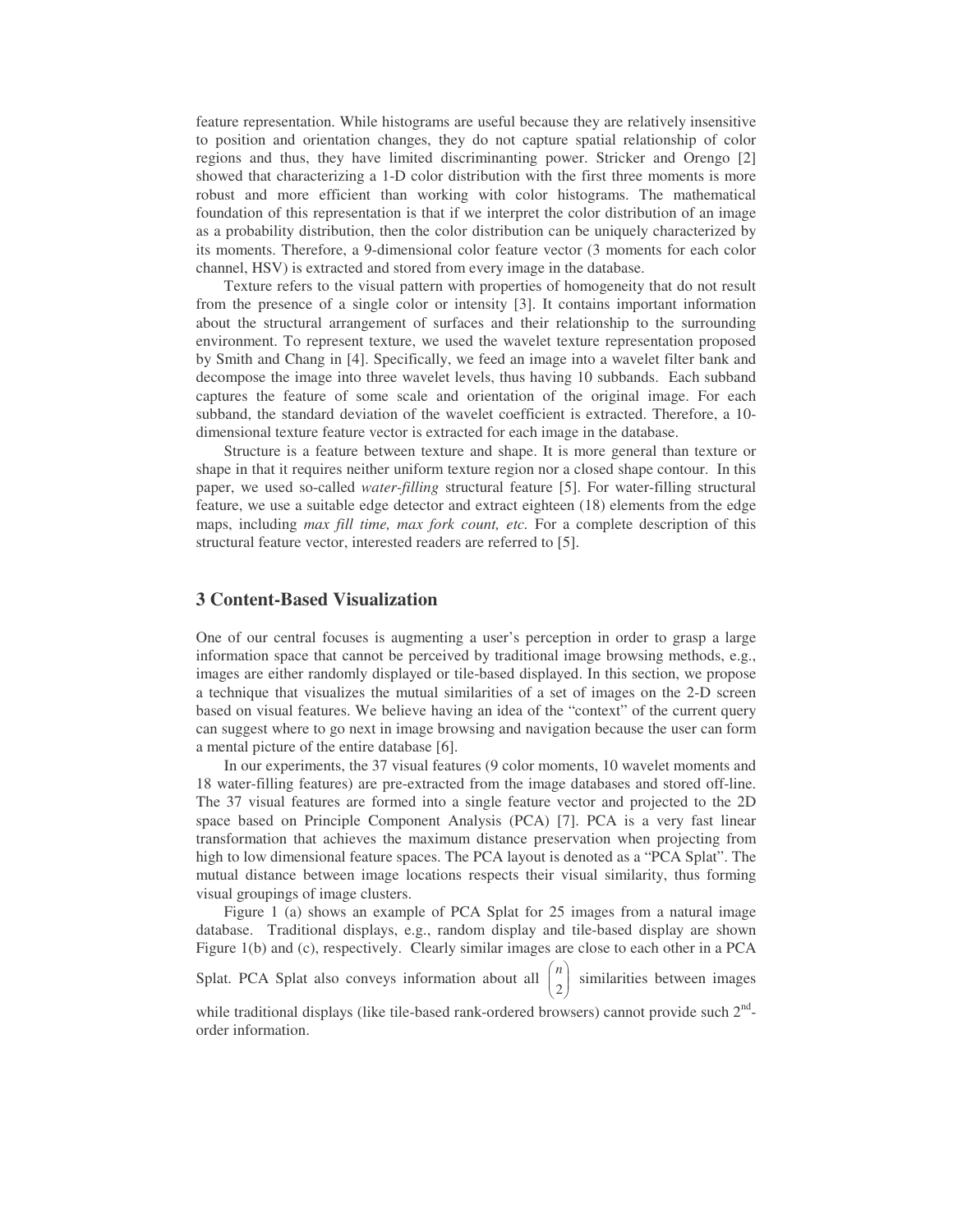

(c) Tile-based display

**Figure 1.** Different display schemes

We can also project images onto a 3-D space for more advanced visualization. The features used can be individual visual features, audio features, semantic features (keyword annotations) or any combination of the above, which we are currently experimenting with.

Multidimensional Scaling (MDS) is an alternative approach to perform dimensionality reduction for visualization. MDS [8] is a nonlinear transformation that minimizes the stress between high dimensional feature space and low dimensional space. However, MDS is rotation invariant, non-repeatable, and is about 3 order slower than PCA on the average to implement due to its iterative computational nature. These drawbacks make MDS inappropriate for real time browsing or visualization of images.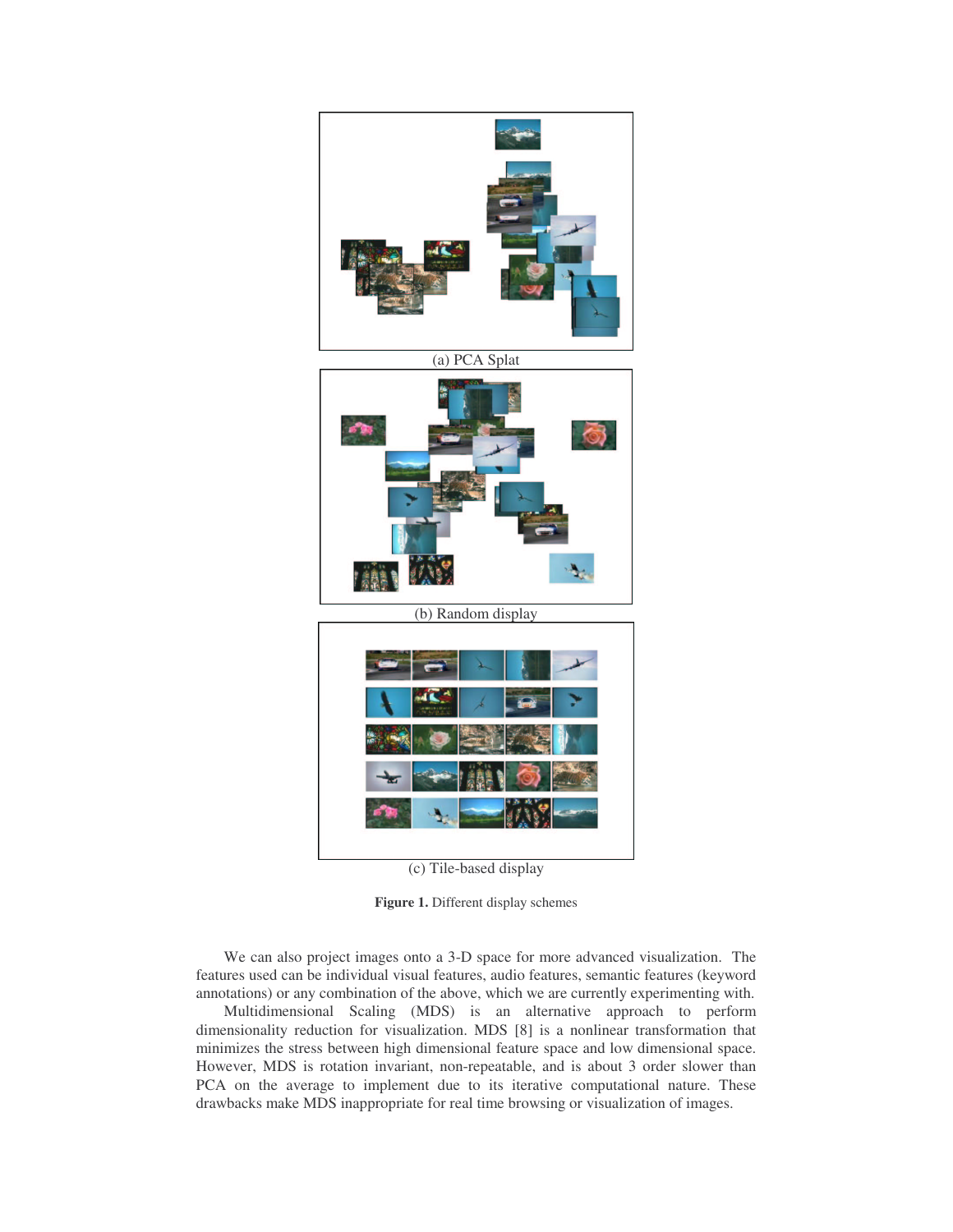### **4 Minimizing Window Overlap**

One drawback of a PCA Splat is that similar images are most often partially overlapped which makes the visualization difficult to digest. This problem can be regarded as an optimization of window size and location in order to minimize overlap and hence maximize visibility. The following is the description of the proposed approach.

#### **4.1 Problem formulation**

Given a set of windows, the number of windows is *N.* The center coordinates of the windows are denoted as  $(x_i, y_i)$ ,  $i = 1, \dots, N$  and the initial window positions are denoted as  $(x_i^o, y_i^o)$ ,  $i = 1, \dots, N$ . The maximum and minimum coordinates of the 2-D screen are  $[x_{\text{min}}, x_{\text{max}}, y_{\text{min}}, y_{\text{max}}]$ . The window size is represented by its radius  $r_i$ ,  $i = 1, \dots, N$  for simplicity and the maximum and minimum window size is  $r_{\text{max}}$  and  $r_{\text{min}}$  in

radius. The initial window size is  $r_i^o$ ,  $i = 1, \dots, N$ .

We wish to find a solution that modifies the image windows slightly without deviating too much from the initial locations (which convey mutual similarities). Two factors are taken into account for cost function design. The first is to keep the total area of window overlap as small as possible. The second is to keep the overall deviation from the initial positions on the screen as small as possible.

This represents a trade-off between minimizing overlap and minimizing deviation. To minimize the overlap, one could simply move the windows away from each other but this would simply increase the deviation of the window from the original position. Large deviations are certainly undesirable since the initial positions are important. Without increasing the overall deviation, another way to minimize the overlap is to shrink the window size. Of course, the window size cannot be arbitrary small. Since increasing the window size risks increasing overlap it is disallowed in the optimization process. For this reason the initial window size  $r_i^o$  is assumed to be  $r_{\text{max}}$ ,  $i = 1, \dots, N$ .

The total cost function is designed as a linear combination of the individual cost function, taking into account each factor mentioned above.

$$
J = F(p) + \lambda \cdot S \cdot G(p) \tag{1}
$$

where  $F(p)$  is the cost function of total overlap and  $G(p)$  is the cost function of the total deviation from the original positions and *S* is a scaling factor set to *(N-1)/2* in order to equalize the range of  $G(p)$  and  $F(p)$ .  $\lambda$  is a weight with  $\lambda \ge 0$ . When  $\lambda$  is zero, the total deviation is ignored in overlap minimization. When  $\lambda$  is less than one, minimizing total overlap is more important than minimizing total deviation, and vice versa for  $\lambda$  is greater than one.

#### **4.2 Cost function design**

The cost function of overall overlap is designed as

$$
F(p) = \sum_{i=1}^{N} \sum_{j=i+1}^{N} f(p)
$$
 (2)

$$
f(p) = \begin{cases} 1 - e^{-\frac{u^2}{\sigma_f}} & u > 0 \\ 0 & u \le 0 \end{cases}
$$
 (3)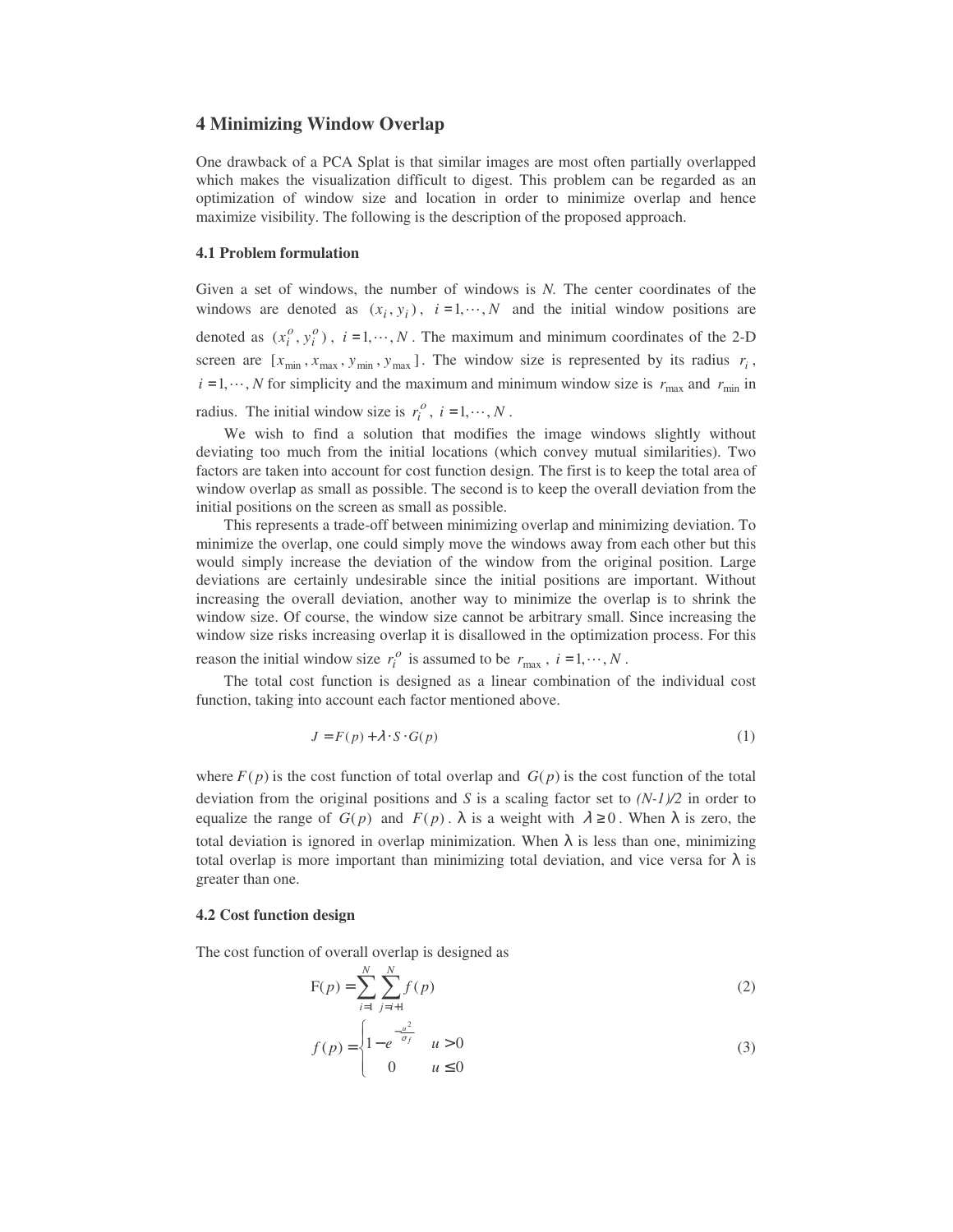where  $u = r_i + r_j - \sqrt{(x_i - x_j)^2 + (y_i - y_j)^2}$ , *u* is a measure of overlapping. When  $u \le 0$ , there is no overlap between the  $i^{\text{th}}$  window and the  $j^{\text{th}}$  window, thus the cost is 0. When  $u > 0$ , there is partial overlap between the  $i<sup>th</sup>$  window and the  $j<sup>th</sup>$  window. When  $u = 2 \cdot r_{\text{max}}$ , the *i*<sup>th</sup> window and the *j*<sup>th</sup> window are totally overlapped.  $\sigma_f$  is curvaturecontrolling factor.

Figure 2 shows the plot of  $f(p)$ . Note that with an increasing value of  $u(u>0)$ , the cost also increases.



**Figure 2.** Cost function of overlap function *f(p)*

From Fig. 2,  $\sigma_f$  in Eq. (3) is calculated by setting *T*=0.95 when  $u = r_{\text{max}}$ .

$$
\sigma_f = \frac{-u^2}{\ln(1-T)} \Big|_{u = r_{\text{max}}} \tag{4}
$$

The cost function of overall deviation is designed as

$$
G(p) = \sum_{i=1}^{N} g(p) \tag{5}
$$

$$
g(p) = 1 - e^{-\frac{v^2}{\sigma_g}}
$$
\n
$$
(6)
$$

where  $v = \sqrt{(x_i - x_i^o)^2 + (y_i - y_i^o)^2}$ , *v* is the deviation of the *i*<sup>th</sup> window from its initial position.  $\sigma_g$  is curvature-controlling factor.  $(x_i, y_i)$  and  $(x_i^o, y_i^o)$  are the optimized and initial center coordinates of the  $i^{\text{th}}$  window, respectively,  $i = 1, \dots, N$ .

Figure 3 shows the plot of  $g(p)$ . With an increasing value of *v*, the cost of deviation is also increasing.



**Figure 3.** Cost function of function *g(p)*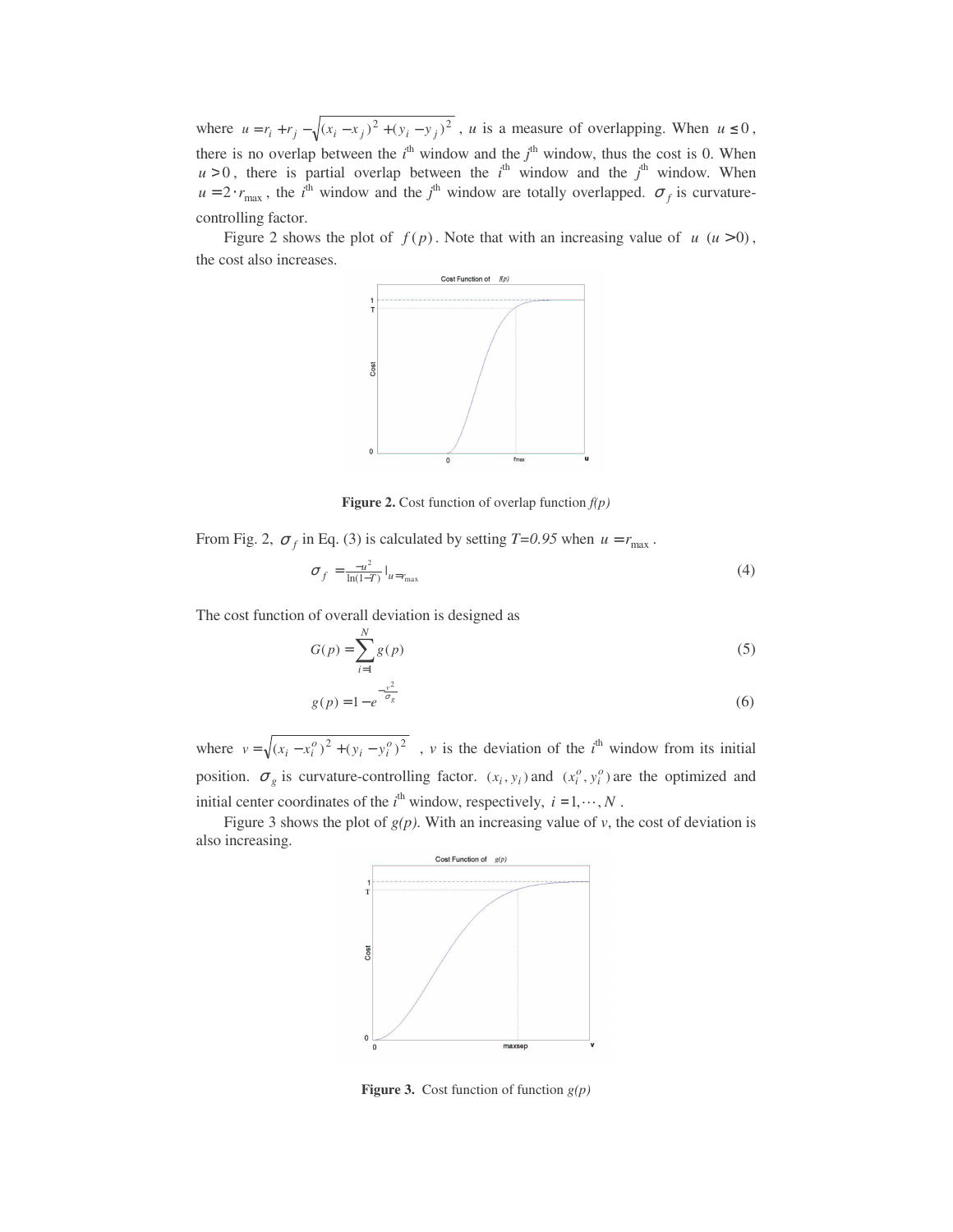From Fig. 3,  $\sigma_g$  in Eq. (6) is calculated by setting *T*=0.95 when  $v = \text{maxsep}$ . In our work, *maxsep* is set to be  $2 \cdot r_{\text{max}}$ .

$$
\sigma_g = \frac{-v^2}{\ln(1-T)} \Big|_{v=\text{maxsep}} \tag{7}
$$

The optimization technique we used was to minimize the total cost *J* by adjusting the size and positions of the windows until a local minimum is found. It was implemented by an iterative gradient descent procedure. The images are then positioned and sized according to their windows' optimal parameters.

## **5 Experimental Results**

The above technique is a general approach and can be applied to avoid overlapping of various kinds of windows, frames, boxes, images or multimedia icons. When this technique is applied to the PCA Splat, a better content-based visualization can be achieved.

Figure 4 (a) shows the optimized PCA Splat for Fig. 1(a). Clearly, the overlap and crowding is minimized and at the same time the similar images are still close to each other. An improved visualization can even be achieved when this technique is applied to the random layout of Fig.  $1(b)$  (see Figure  $4(b)$ ) simply because the overlap is minimized.



(a) Optimized PCA Splat



(b) Optimized random display

**Figure 4** Optimized displays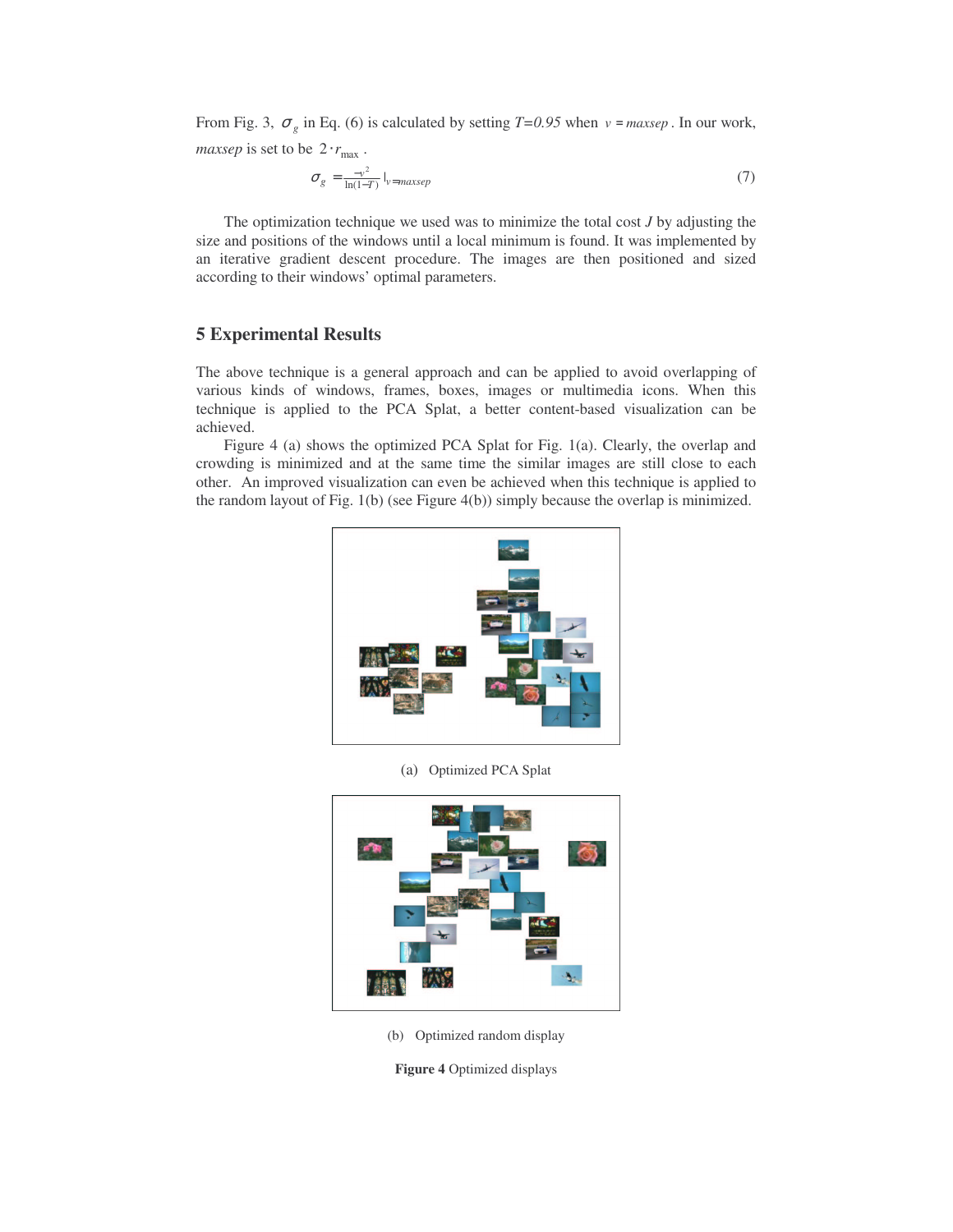When the proposed optimized technique is applied for content-based image retrieval, a better visualization of the retrieval results can be made, since in addition to rank information ( $1<sup>st</sup>$ -order) one can also see  $2<sup>nd</sup>$ -order relations (mutual similarities). This would not only provide a better understanding of the query results but also aid the user in forming a new query or provide relevance feedback. An example is shown in Figure 5.



(a) The top 20 retrieved images in our system (ranked from left to right, from top to bottom, the top left 1 is the query)



(b) PCA Splat of the top 20 retrieved images in (a)



(c) Optimized PCA Splat of (b)

**Figure 5.** An example for Content-Based Image Retrieval